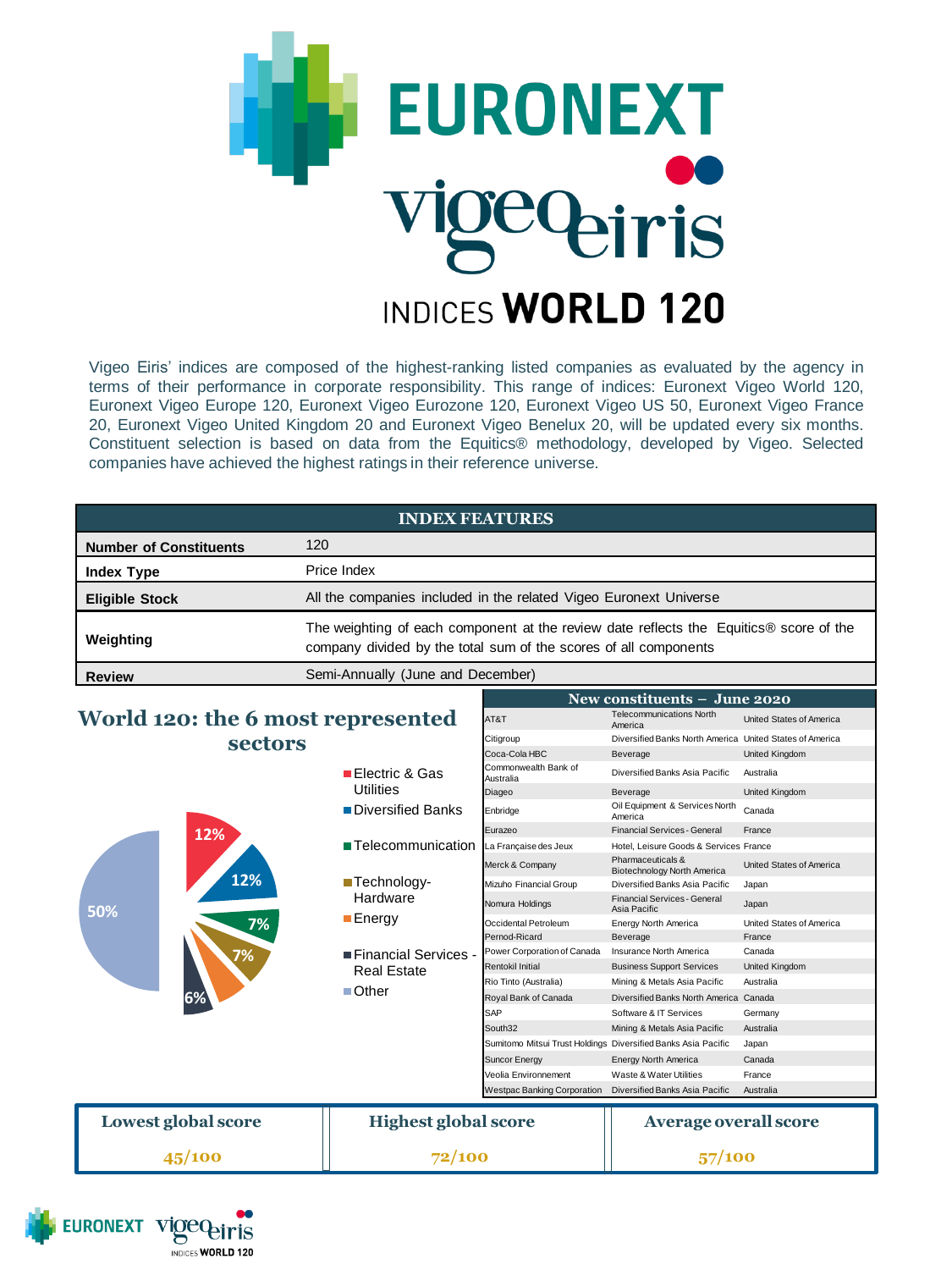| <b>WORLD 120 Index constituents - June 2020</b>   |                                          |                             |              |  |
|---------------------------------------------------|------------------------------------------|-----------------------------|--------------|--|
| <b>Sector</b>                                     | <b>Issuer</b>                            | Country                     | <b>ISIN</b>  |  |
| <b>Diversified Banks</b>                          | Abn Amro Bank                            | Netherlands                 | NL0011540547 |  |
| Hotel, Leisure Goods & Services                   | Accor                                    | France                      | FR0000120404 |  |
| Electric & Gas Utilities North America            | <b>AES</b>                               | United States of<br>America | US00130H1059 |  |
| <b>Building Materials Asia Pacific</b>            | <b>AGC</b>                               | Japan                       | JP3112000009 |  |
| Flectric & Gas Utilities Asia Pacific             | <b>AGL Energy</b>                        | Australia                   | AU000000AGL7 |  |
| Mining & Metals North America                     | Agnico Eagle Mines                       | Canada                      | CA0084741085 |  |
| Food Asia Pacific                                 | Ajinomoto                                | Japan                       | JP3119600009 |  |
| Chemicals                                         | Akzo Nobel                               | Netherlands                 | NL0013267909 |  |
| <b>Chemicals North America</b>                    | Albemarle Corporation                    | United States of<br>America | US0126531013 |  |
| Pharmaceuticals & Biotechnology North<br>America  | Amgen                                    | United States of<br>America | US0311621009 |  |
| Financial Services - General                      | Amundi                                   | France                      | FR0004125920 |  |
| Telecommunications North America                  | AT&T                                     | United States of<br>America | US00206R1023 |  |
| Diversified Banks Asia Pacific                    | Australia & New<br>Zealand Banking Group | Australia                   | AU000000ANZ3 |  |
| Insurance                                         | Axa                                      | France                      | FR0000120628 |  |
| <b>Business Support Services North</b><br>America | <b>Ball Corporation</b>                  | United States of<br>America | US0584981064 |  |
| Diversified Banks North America                   | <b>Bank of Montreal</b>                  | Canada                      | CA0636711016 |  |
| Health Care Equipment & Services<br>North America | Baxter International                     | United States of<br>America | US0718131099 |  |
| <b>Telecommunications North America</b>           | <b>BCE</b>                               | Canada                      | CA05534B7604 |  |
| <b>Diversified Banks</b>                          | <b>BNP Paribas</b>                       | France                      | FR0000131104 |  |
| Automobiles Asia Pacific                          | <b>Bridgestone Corporation</b>           | Japan                       | JP3830800003 |  |
| Transport & Logistics North America               | Canadian National<br>Railway             | Canada                      | CA1363751027 |  |
| Supermarkets                                      | Carrefour                                | France                      | FR0000120172 |  |
| Energy North America                              | Cenovus Energy                           | Canada                      | CA15135U1093 |  |
| Financial Services - Real Estate Asia<br>Pacific  | <b>Charter Hall Group</b>                | Australia                   | AU000000CHC0 |  |
| Technology-Hardware North America                 | Cisco Systems                            | United States of<br>America | US17275R1023 |  |
| Diversified Banks North America                   | Citigroup                                | United States of<br>America | US1729674242 |  |
| Hotel, Leisure Goods & Services Asia<br>Pacific   | <b>City Developments</b>                 | Singapore                   | SG1R89002252 |  |
| Electric & Gas Utilities Asia Pacific             | <b>CLP Holdings</b>                      | Hong Kong                   | HK0002007356 |  |
| Beverage North America                            | Coca-Cola European<br>Partners           | United States of<br>America | GB00BDCPN049 |  |
| Beverage                                          | Coca-Cola HBC                            | United Kingdom              | CH0198251305 |  |
| Luxury Goods & Cosmetics North<br>America         | Colgate-Palmolive                        | United States of<br>America | US1941621039 |  |
| Diversified Banks Asia Pacific                    | Commonwealth Bank of<br>Australia        | Australia                   | AU000000CBA7 |  |
| Energy North America                              | ConocoPhillips                           | United States of<br>America | US20825C1045 |  |
| <b>Financial Services - Real Estate</b>           | Covivio                                  | France                      | FR0000064578 |  |
| Food                                              | Danone                                   | France                      | FR0000120644 |  |

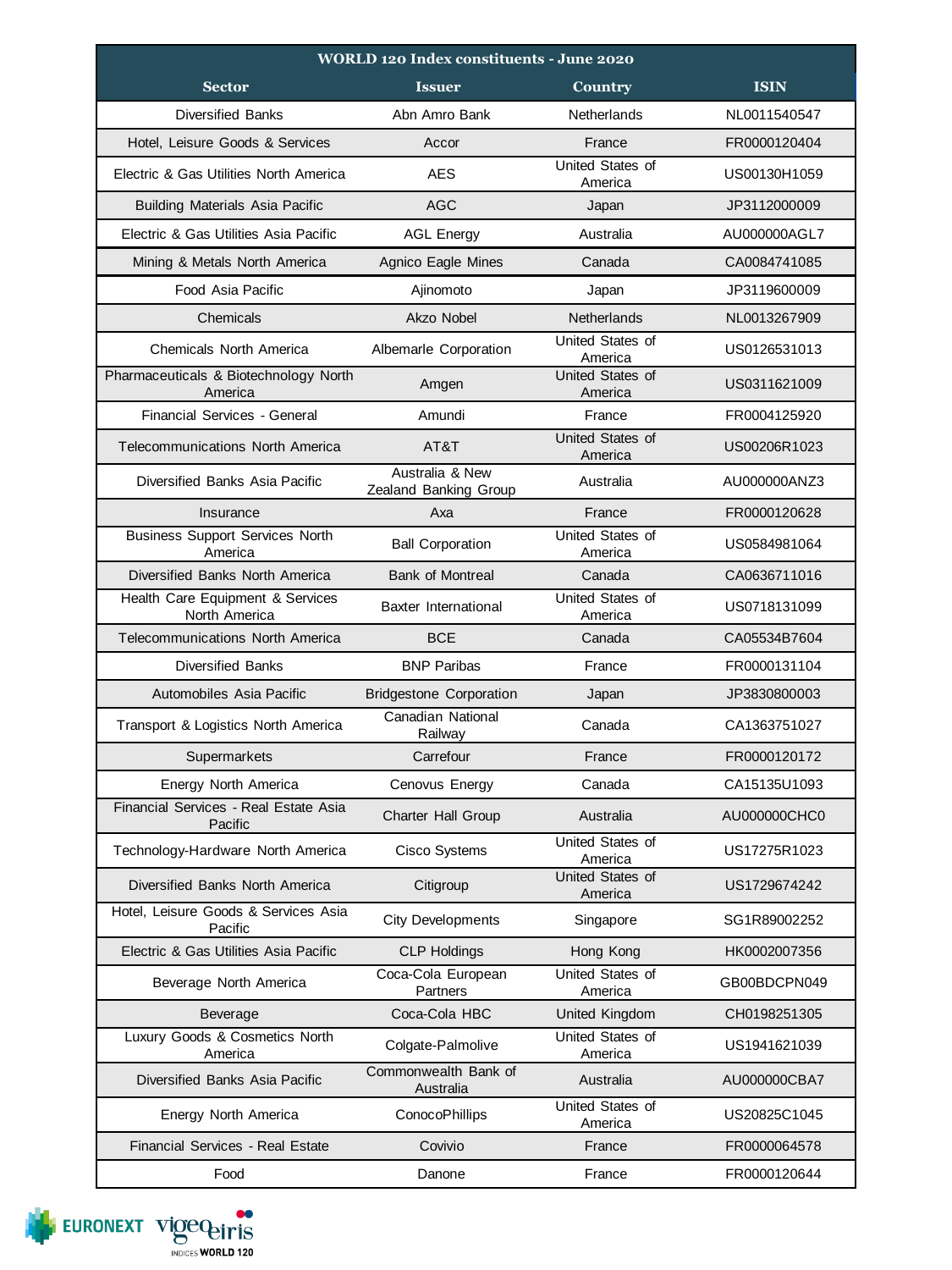| <b>WORLD 120 Index constituents - June 2020</b>    |                                          |                          |              |  |  |
|----------------------------------------------------|------------------------------------------|--------------------------|--------------|--|--|
| <b>Sector</b>                                      | <b>Issuer</b>                            | Country                  | <b>ISIN</b>  |  |  |
| Automobiles Asia Pacific                           | Denso Corporation                        | Japan                    | JP3551500006 |  |  |
| Telecommunications                                 | Deutsche Telekom                         | Germany                  | DE0005557508 |  |  |
| Energy North America                               | Devon Energy                             | United States of America | US25179M1036 |  |  |
| Financial Services - Real Estate Asia<br>Pacific   | Dexus                                    | Australia                | AU000000DXS1 |  |  |
| Beverage                                           | Diageo                                   | United Kingdom           | GB0002374006 |  |  |
| Chemicals                                          | <b>DSM</b>                               | Netherlands              | NL0000009827 |  |  |
| Software & IT Services North America               | <b>DXC Technology</b>                    | United States of America | US23355L1061 |  |  |
| Electric & Gas Utilities                           | Electricite de France                    | France                   | FR0010242511 |  |  |
| Oil Equipment & Services North<br>America          | Enbridge                                 | Canada                   | CA29250N1050 |  |  |
| Electric & Gas Utilities                           | Endesa                                   | Spain                    | ES0130670112 |  |  |
| Electric & Gas Utilities                           | Enel                                     | Italy                    | IT0003128367 |  |  |
| Electric & Gas Utilities                           | Energias de Portugal                     | Portugal                 | PTEDP0AM0009 |  |  |
| Electric & Gas Utilities                           | Engie                                    | France                   | FR0010208488 |  |  |
| Electric & Gas Utilities North America             | Entergy                                  | United States of America | US29364G1031 |  |  |
| Financial Services - General                       | Eurazeo                                  | France                   | FR0000121121 |  |  |
| Electric & Gas Utilities North America             | Eversource Energy                        | United States of America | US30040W1080 |  |  |
| Financial Services - Real Estate Asia<br>Pacific   | <b>GPT Group</b>                         | Australia                | AU000000GPT8 |  |  |
| Electric & Gas Utilities Asia Pacific              | <b>HK Electric Investments</b>           | Hong Kong                | HK0000179108 |  |  |
| Financial Services - General Asia<br>Pacific       | Hong Kong Exchanges &<br>Clearing        | Hong Kong                | HK0388045442 |  |  |
| Technology-Hardware North America                  | <b>HP</b>                                | United States of America | US40434L1052 |  |  |
| Technology-Hardware North America                  | Intel                                    | United States of America | US4581401001 |  |  |
| Chemicals North America                            | International Flavors &<br>Fragrances    | United States of America | US4595061015 |  |  |
| Forest Products & Paper North<br>America           | International Paper                      | United States of America | US4601461035 |  |  |
| Diversified Banks Asia Pacific                     | Japan Post Bank                          | Japan                    | JP3946750001 |  |  |
| Mechanical Components & Equipment<br>North America | <b>Johnson Controls</b><br>International | United States of America | IE00BY7QL619 |  |  |
| Chemicals Asia Pacific                             | <b>JSR Corporation</b>                   | Japan                    | JP3385980002 |  |  |
| Luxury Goods & Cosmetics Asia<br>Pacific           | Kao                                      | Japan                    | JP3205800000 |  |  |
| Telecommunications Asia Pacific                    | <b>KDDI Corporation</b>                  | Japan                    | JP3496400007 |  |  |
| Oil Equipment & Services Asia Pacific              | Keppel Corporation                       | Singapore                | SG1U68934629 |  |  |
| Industrial Goods & Services Asia<br>Pacific        | Komatsu                                  | Japan                    | JP3304200003 |  |  |
| Technology-Hardware Asia Pacific                   | Konica Minolta                           | Japan                    | JP3300600008 |  |  |
| Luxury Goods & Cosmetics                           | L Oreal                                  | France                   | FR0000120321 |  |  |
| Hotel, Leisure Goods & Services                    | La Française des Jeux                    | France                   | FR0013451333 |  |  |
| Health Care Equipment & Services<br>North America  | Medtronic                                | United States of America | IE00BTN1Y115 |  |  |
| Pharmaceuticals & Biotechnology<br>North America   | Merck & Company                          | United States of America | US58933Y1055 |  |  |
| Automobiles                                        | Michelin                                 | France                   | FR0000121261 |  |  |

EURONEXT VIOCO PITIS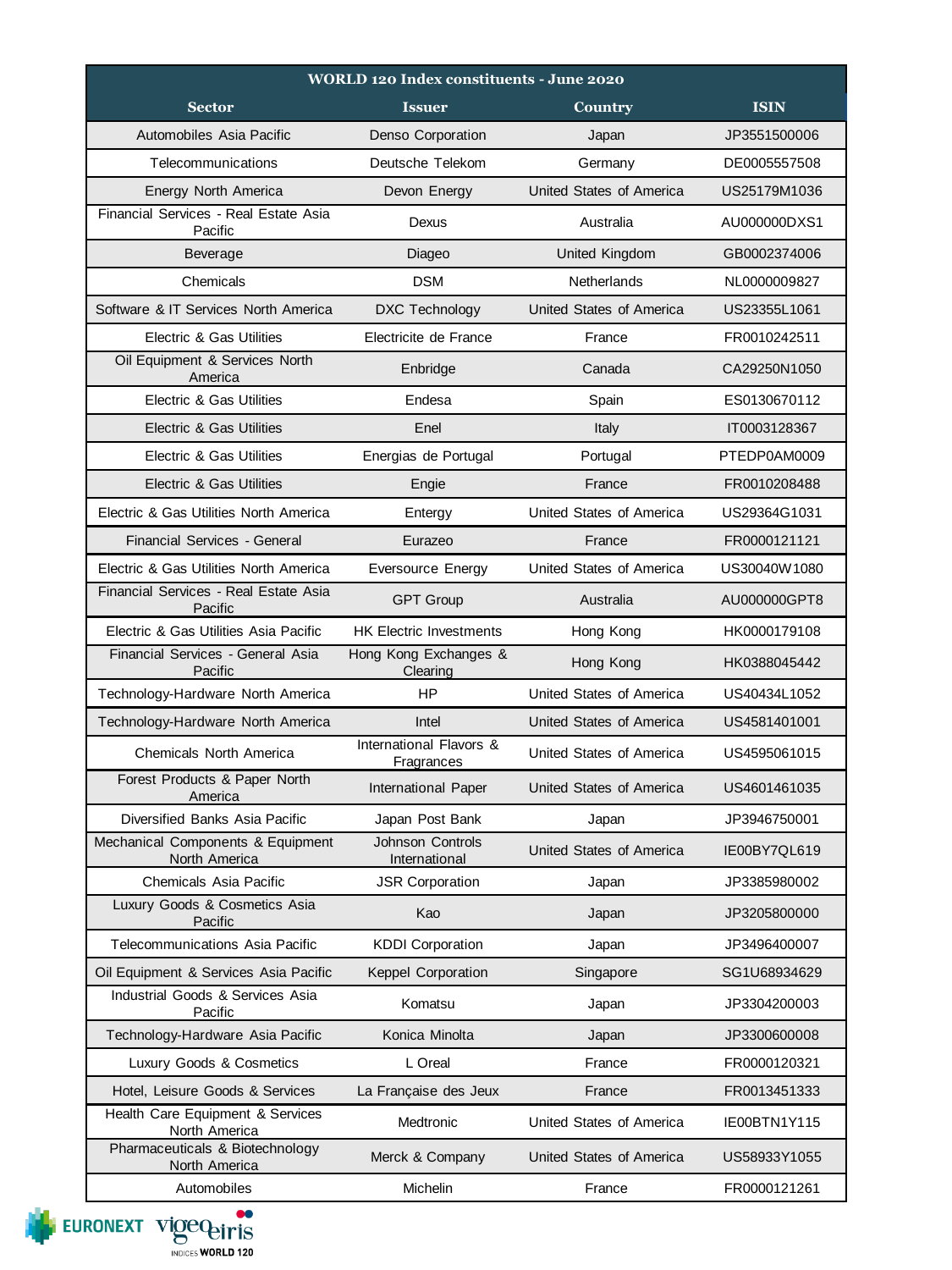| <b>WORLD 120 Index constituents - June 2020</b>   |                                   |                          |              |  |  |
|---------------------------------------------------|-----------------------------------|--------------------------|--------------|--|--|
| <b>Sector</b>                                     | <b>Issuer</b>                     | Country                  | <b>ISIN</b>  |  |  |
| Software & IT Services North America              | Microsoft                         | United States of America | US5949181045 |  |  |
| Diversified Banks Asia Pacific                    | Mizuho Financial Group            | Japan                    | JP3885780001 |  |  |
| Pharmaceuticals & Biotechnology<br>North America  | Mylan                             | United States of America | NL0011031208 |  |  |
| Diversified Banks Asia Pacific                    | National Australia Bank           | Australia                | AU000000NAB4 |  |  |
| Technology-Hardware Asia Pacific                  | <b>NEC Corporation</b>            | Japan                    | JP3733000008 |  |  |
| Mining & Metals North America                     | Newmont                           | United States of America | US6516391066 |  |  |
| Forest Products & Paper Asia Pacific              | Nippon Paper Industries           | Japan                    | JP3721600009 |  |  |
| Financial Services - General Asia<br>Pacific      | Nomura Holdings                   | Japan                    | JP3762600009 |  |  |
| Mining & Metals                                   | Norsk Hydro                       | Norway                   | NO0005052605 |  |  |
| Heavy Construction Asia Pacific                   | Obayashi                          | Japan                    | JP3190000004 |  |  |
| Energy North America                              | Occidental Petroleum              | United States of America | US6745991058 |  |  |
| Energy Asia Pacific                               | Oil Search                        | Australia                | PG0008579883 |  |  |
| Telecommunications                                | Orange                            | France                   | FR0000133308 |  |  |
| Electric & Gas Utilities Asia Pacific             | Osaka Gas                         | Japan                    | JP3180400008 |  |  |
| <b>Beverage</b>                                   | Pernod-Ricard                     | France                   | FR0000120693 |  |  |
| Automobiles                                       | Peugeot                           | France                   | FR0000121501 |  |  |
| Transport & Logistics                             | Poste Italiane                    | Italy                    | IT0003796171 |  |  |
| Insurance North America                           | Power Corporation of<br>Canada    | Canada                   | CA7392391016 |  |  |
| Financial Services - Real Estate North<br>America | Prologis                          | United States of America | US74340W1036 |  |  |
| Electric & Gas Utilities                          | <b>Red Electrica</b>              | Spain                    | ES0173093024 |  |  |
| <b>Business Support Services</b>                  | Rentokil Initial                  | <b>United Kingdom</b>    | GB00B082RF11 |  |  |
| Energy                                            | Repsol                            | Spain                    | ES0173516115 |  |  |
| Mining & Metals Asia Pacific                      | Rio Tinto (Australia)             | Australia                | AU000000RIO1 |  |  |
| Diversified Banks North America                   | Royal Bank of Canada              | Canada                   | CA7800871021 |  |  |
| Software & IT Services                            | <b>SAP</b>                        | Germany                  | DE0007164600 |  |  |
| Electric Components & Equipment                   | Schneider Electric                | France                   | FR0000121972 |  |  |
| <b>Diversified Banks</b>                          | Societe Generale                  | France                   | FR0000130809 |  |  |
| Chemicals                                         | Solvay                            | Belgium                  | BE0003470755 |  |  |
| Technology-Hardware Asia Pacific                  | Sony Corporation                  | Japan                    | JP3435000009 |  |  |
| Mining & Metals Asia Pacific                      | South32                           | Australia                | AU000000S320 |  |  |
| Financial Services - Real Estate Asia<br>Pacific  | Stockland                         | Australia                | AU000000SGP0 |  |  |
| Forest Products & Paper                           | Stora Enso                        | Finland                  | FI0009005961 |  |  |
| Waste & Water Utilities                           | Suez                              | France                   | FR0010613471 |  |  |
| Diversified Banks Asia Pacific                    | Sumitomo Mitsui Trust<br>Holdings | Japan                    | JP3892100003 |  |  |
| Energy North America                              | Suncor Energy                     | Canada                   | CA8672241079 |  |  |
| Health Care Equipment & Services<br>Asia Pacific  | Sysmex                            | Japan                    | JP3351100007 |  |  |
| Telecommunications                                | Telecom Italia                    | Italy                    | IT0003497168 |  |  |